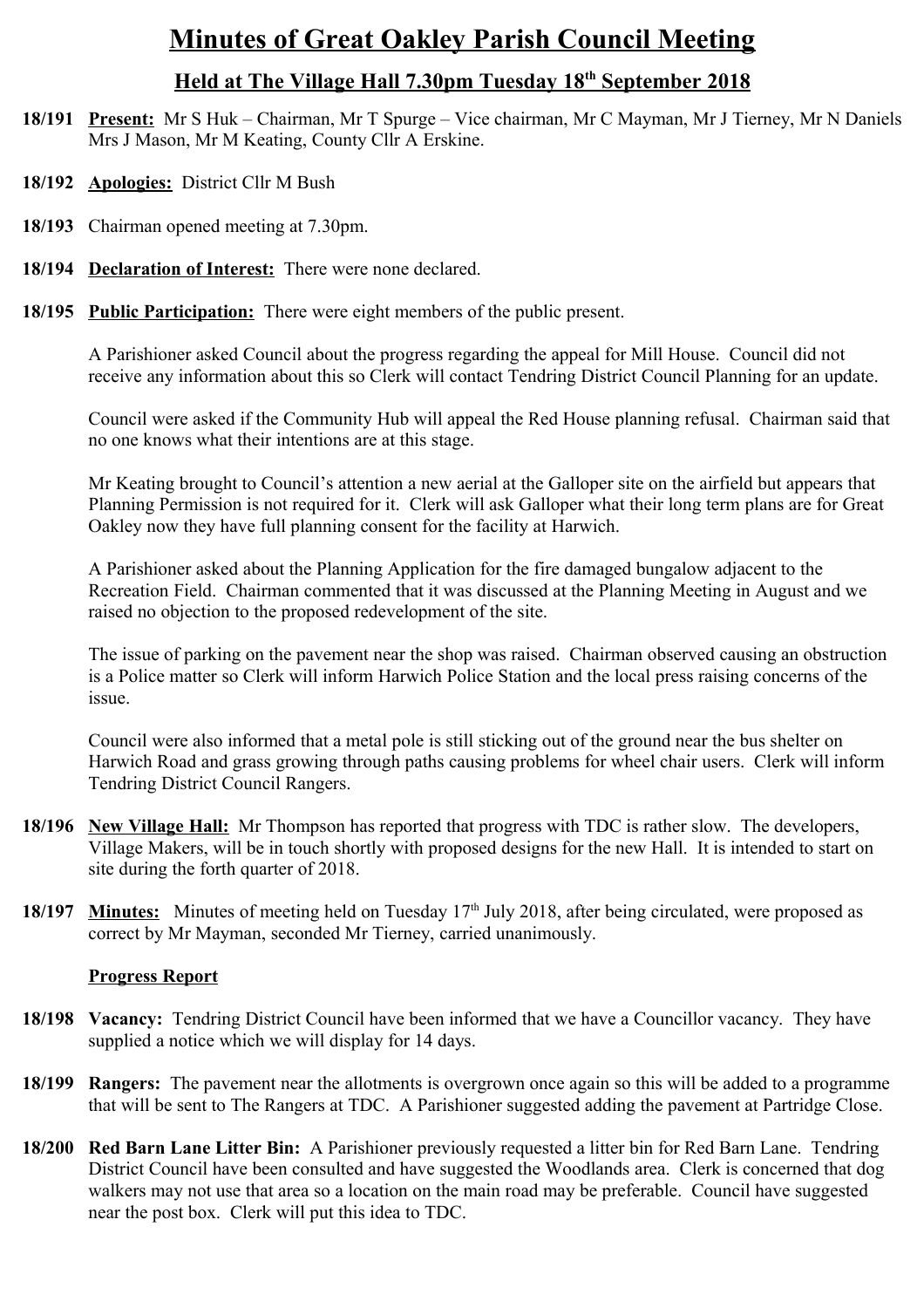- **18/201 Planning Appeal:** Council received notification of a Planning Appeal for 3 Skighaugh, Stones Green. Clerk passed Council's comments on to the Planning Inspectorate and our local MP.
- **18/202 Street Light Contract:** Council received notification that the street lighting contract is was due for renewal. At a closed meeting, due to disclosing commercial information, Council agreed to sign a five year contract.
- **18/203 Road Rally:** Following the Road Rally which was held in April this year, Tendring District Council asked for our views on the event. Chairman composed a response which was supported by Councillors. Chairman has been informed that it is proposed to hold a further event next year on 28<sup>th</sup> April 2019 on an extended route, still including the previous roads within our Parish.
- **18/204 Highways:** Highways have informed Council of road closures for Farm Road, Queen Street and Back Lane in September and October for repairs. Mr Keating confirmed that the barrier outside the Primary School has not been repaired but just made safe. Cllr Erskine will look into this.
- **18/205 War Silhouette:** The Community Hub have approached Council as they would like to purchase a war Silhouette which can be positioned near the War Memorial for Remembrance Day and at the School, Church leading up to and after the day. They are asking for donations towards the purchase. Council are keen to find out what will happen to the silhouette the rest of the year before a decision is made.
- **18/206 Litter Working Party:** During the August break a Parishioner contacted the Chairman to inform him of a Litter working party which was going to take place. There would be 15 volunteers attending and they had received grabbers and bags from Tendring District Council. They needed hi-vis vests and were asking Council if we could purchase them at a cost of £40.00. Chairman used delegated powers to agree to this purchase. At the meeting this expenditure was confirmed, proposed by Mr Daniels, seconded Mr Mayman and carried unanimously.
- **18/207 Litter Bin:** During August, a Parishioner has brought to Councils attention that the village would benefit from a waste bin outside the shop and wondered if we could help. Council agreed to ask Tendring District Council if they could provide a bin and if not, then we can explore the cost of a bin ourselves.
- **18/208 Recreation Field Inspections:** Mr Mayman has started the visual checks on the Recreation Field, including the play area. All is in a safe condition with some attention needed to carry out fencing repairs and some branches need cutting back from the zip wire. A considerable amount of dog waste was found on the field, which will be reported to the Dog Warden. Clerk to contact Coast to Coast and ask them to include a request for dog owners to clear up after their pets.
- **18/209 Public Rights of Way:** Mr Keating reported that footpath 24 has stiles installed and the ground is now clear. The bridge on footpath 26 is still damaged and the work to straighten the post on footpath 2 has not been carried out. Substance abuse has been noted in the vicinity of footpath 11. Mr Keating reminded Council that it is the landowner's responsibility to keep footpaths clear and if they don't they can be charged for it to be cleared.
- **18/210 Village Hall:** The Village Hall Caretaker had received complaints of a gas smell so a safety check has been carried out; the inspection confirmed that everything is safe.
- **18/211 TDALC Report:** Mr Tierney reported that Catherine Bicknell, Head of Planning at TDC will attend the meeting on 26<sup>th</sup> September. A representative from the NHS will also attend to discuss the future of Clacton and Harwich Hospitals.

Cllr Erskine commented that the proposed housing developments for the District now amounted to greater than 5 years housing supply and Garden Communities were likely to be given precedence, taking some of the pressure off the outlaying villages.

**18/212 Planning:** A Planning Meeting was held on 14<sup>th</sup> August 2018 at 7pm. Chairman, Mr Tierney and Clerk were present. The following applications were discussed: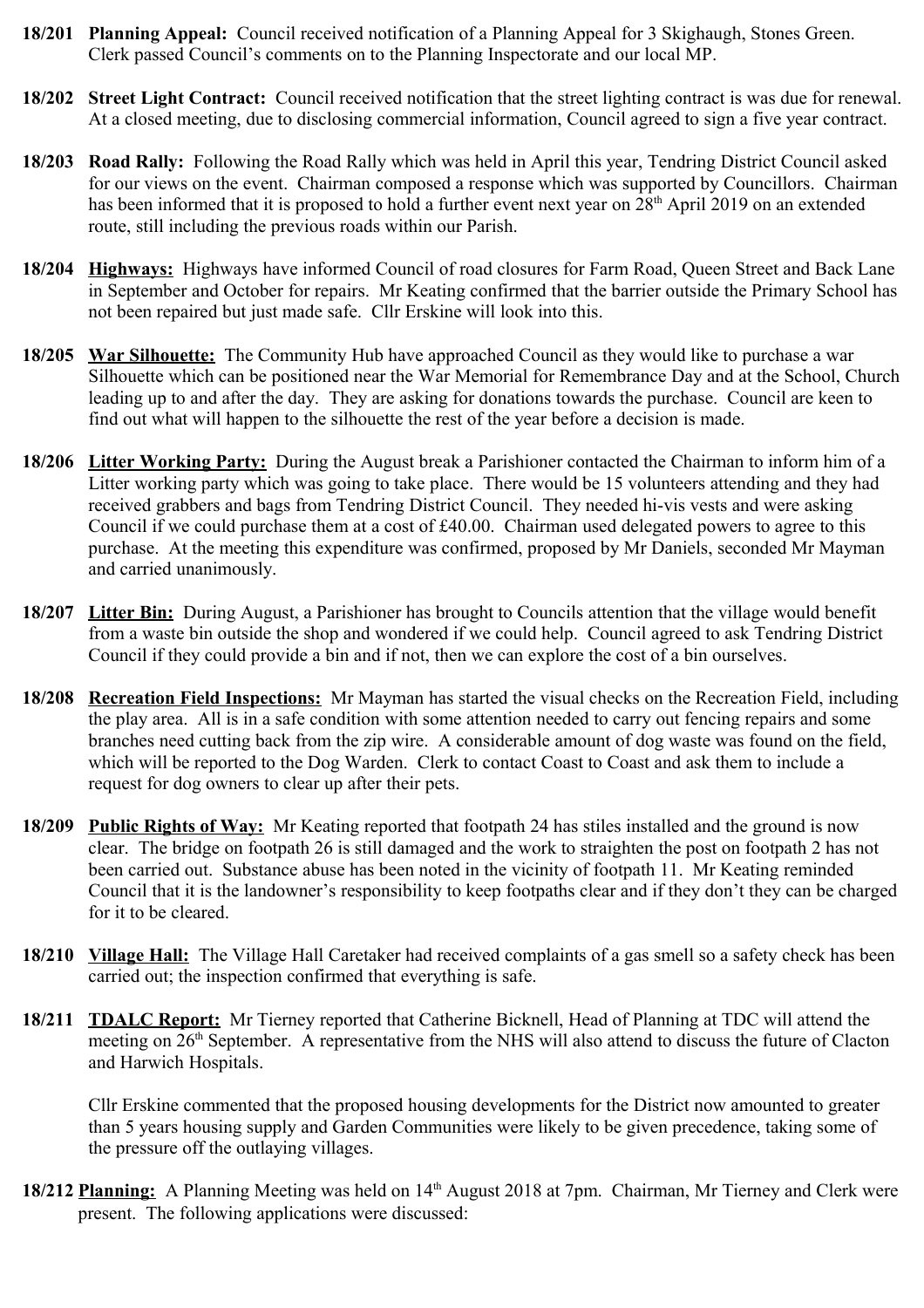| <b>Application No:</b> | 18/01175/FUL                                                                          |
|------------------------|---------------------------------------------------------------------------------------|
| Proposal:              | Proposed demolition of existing conservatory & construction of new single storey rear |
|                        | Extension.                                                                            |
| Location:              | 22 Sparrows Corner Great Oakley Harwich Essex.                                        |

Great Oakley Parish Council Planning Committee had no objections to make regarding this application.

| <b>Application No:</b> | 18/01262/FUL                                                                 |
|------------------------|------------------------------------------------------------------------------|
| Proposal:              | Proposal to demolish fire damaged bungalow & construct 2 detached dwellings. |
| Location:              | The Bungalow School Road Great Oakley Harwich                                |

Great Oakley Parish Council Planning Committee had no objections to make regarding this application.

| <b>Application No:</b>                                                            | 18/01046/FUL                                                                       |  |
|-----------------------------------------------------------------------------------|------------------------------------------------------------------------------------|--|
| Proposal:<br>Demolition of Red House to allow for proposed Community Hub Building |                                                                                    |  |
|                                                                                   | incorporating Restaurant/tea rooms with 3 no. one bedroom flats above. Use of land |  |
|                                                                                   | as community car park.                                                             |  |
| Location:                                                                         | Red House High Street Great Oakley Harwich                                         |  |

Great Oakley Parish Council planning committee made the following comments to TDC:

Great Oakley Parish Council planning committee fully support the Community Hub and their ambitions and agree the site needs redevelopment. We are concerned that 40 covers is too much and will exacerbate existing local parking issues so would suggest a reduction in restaurant capacity is included in any approval.

Applications for September:

| <b>Application No:</b> | 18/01367/FUL                                                                     |
|------------------------|----------------------------------------------------------------------------------|
| Proposal:              | Demolition of existing rear conservatory and construction of new rear extension. |
|                        | Conversion of existing garage to room                                            |
| Location:              | 14 Woodlands Great Oakley Harwich Essex                                          |

Great Oakley Parish Council have no objections regarding this application but suggest a traffic management plan is included in any approval.

| <b>Application No:</b> | <b>18/01468/LUEX</b>                        |
|------------------------|---------------------------------------------|
| Proposal:              | Single storey side extension                |
| Location:              | 11 Hamford Drive Great Oakley Harwich Essex |

Great Oakley Parish Council have no objections regarding this application.

Planning Decisions from Tendring District Council:

Proposed demolition of existing conservatory & construction of new single storey rear extension. 22 Sparrows Corner Great Oakley Harwich Essex CO12 5AA Ref. No: 18/01175/FUL | Received: Tue 17 Jul 2018 | Validated: Tue 17 Jul 2018 | Status: Decided **APPROVAL FULL**

Discharge of conditions 5 (Fencing/Walls) & 6 (Materials) to approved planning application 18/00012/FUL. Mill Pond Farm Hill Road Great Oakley Harwich Essex CO12 5LJ Ref. No: 18/01164/DISCON | Received: Mon 16 Jul 2018 | Validated: Thu 02 Aug 2018 | Status: Decided **APPROVAL – DISCHARGE OF CONDITIONS**

[Replacement of existing glasshouse with enlarged glasshouse providing a farm based agricultural trials and](https://idox.tendringdc.gov.uk/online-applications/applicationDetails.do?keyVal=PAVXRWQB0KO00&activeTab=summary)  [testing operation for innovative and new crops. H](https://idox.tendringdc.gov.uk/online-applications/applicationDetails.do?keyVal=PAVXRWQB0KO00&activeTab=summary)olt Farm School Road Great Oakley Harwich Essex CO12 5AZ Ref. No: 18/01036/FUL | Received: Mon 25 Jun 2018 | Validated: Thu 28 Jun 2018 | Status: Decided **FULL APPROVAL**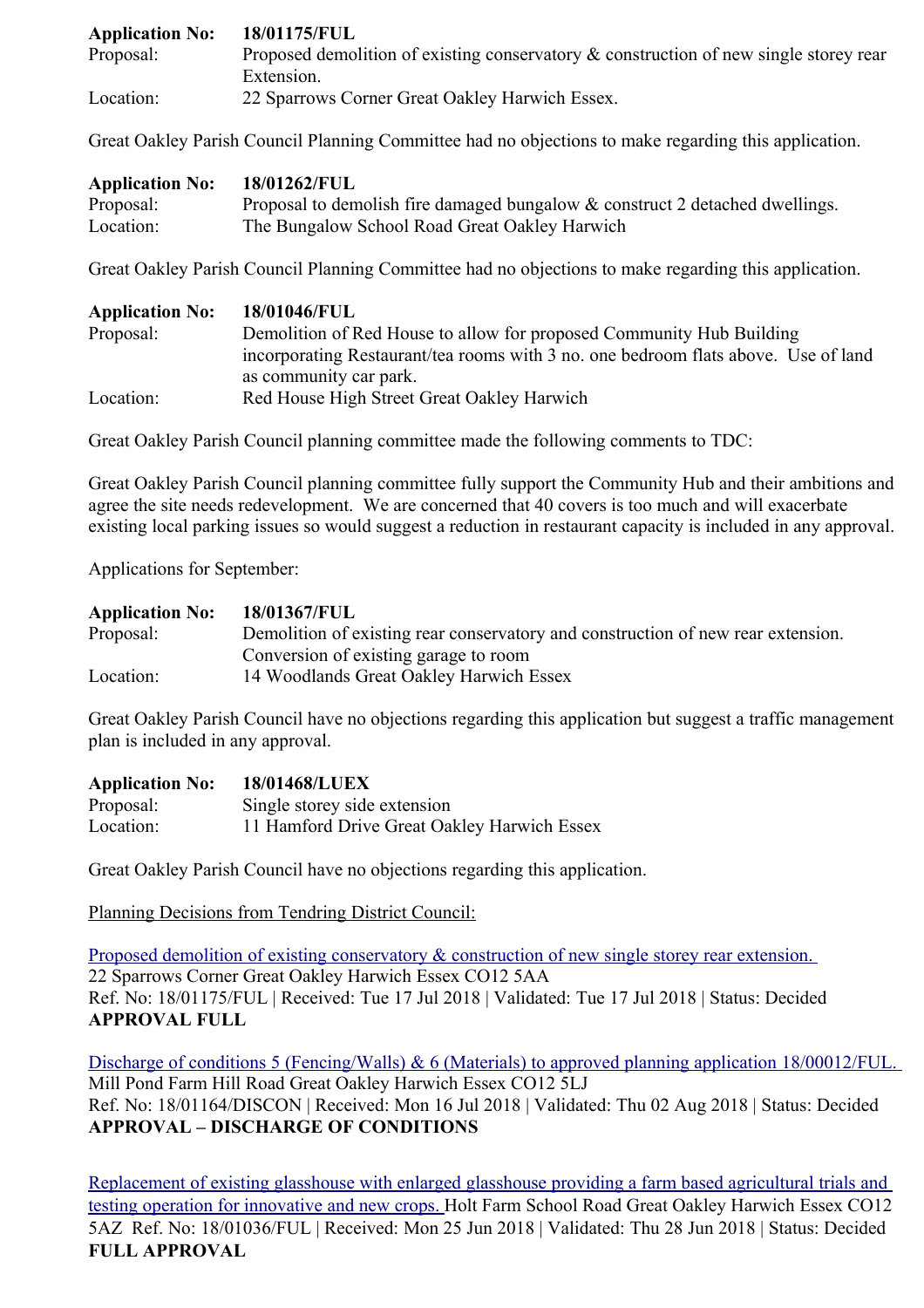[Single storey rear extension.](https://idox.tendringdc.gov.uk/online-applications/applicationDetails.do?keyVal=PAMCFCQB0EL00&activeTab=summary) 

Maple House Farm Road Great Oakley Harwich Essex CO12 5AL Ref. No: 18/00992/FUL | Received: Wed 20 Jun 2018 | Validated: Mon 02 Jul 2018 | Status: Decided **FULL APPROVAL**

18/01046/FUL | Demolition of Red House to allow for proposed Community Hub Building incorporating restaurant/tea rooms with 3no. one bedroom flats above. Use of land as community car park. | Red House High Street Great Oakley Harwich Essex CO12 5AQ **REFUSAL FULL**

#### **18/213 Accounts for Payment:**

| <b>Parish Council Expenditure</b>  |                                 |        |                       |
|------------------------------------|---------------------------------|--------|-----------------------|
| <b>Great Oaktree Land Services</b> | Tree/hedge maintenance          | 722505 | £ 410.00              |
| Catherine Cocker                   | <b>High Vis Vests</b>           | 722506 | $\mathbf f$<br>39.40  |
| <b>Marvans</b>                     | <b>Grass Cutting</b>            | 722507 | £ 528.00              |
| Autela                             | Payroll                         | 722508 | $\pounds$<br>46.80    |
| A & J Lighting Solutions           | <b>Street Light Maintenance</b> | 722509 | $\pounds$<br>46.08    |
| A & J Lighting Solutions           | <b>Street Light Maintenance</b> | 722510 | $\mathbf f$<br>47.82  |
| $E$ -On                            | <b>Street Lighting</b>          | D/D    | £ 139.70              |
| $E$ -On                            | <b>Street Lighting</b>          | D/D    | £ 139.70              |
| Lambert Smith Hampton              | <b>Recreation Field Lease</b>   | 722511 | £ 275.00              |
| Clerk                              | Wages                           | 722512 | £ 269.02              |
| Clerk                              | Wages                           | 722513 | £ 269.02              |
| Marvan's                           | <b>Grass Cutting</b>            | 722514 | £ 528.00              |
| <b>TOTAL</b>                       |                                 |        | £2,738.54             |
| <b>Village Hall Income</b>         |                                 |        |                       |
| <b>Band Practice</b>               | Hall Hire                       |        | £<br>21.00            |
| Line Dancing                       | Hall Hire                       |        | $\pounds$<br>17.00    |
| Flower Workshop                    | Hall Hire                       |        | $\mathbf f$<br>17.00  |
| <b>Band Practice</b>               | Hall Hire                       |        | $\mathbf f$<br>21.00  |
| Table Top & Quiz                   | Hall Hire                       |        | $\mathbf f$<br>68.00  |
| Dog Club                           | Hall Hire                       |        | $\mathbf f$<br>153.00 |
| Line Dancing                       | Hall Hire                       |        | $\pounds$<br>17.00    |
| Children's Party                   | Hall Hire                       |        | $\mathbf f$<br>20.00  |
| Line Dancing                       | Hall Hire                       |        | $\pounds$<br>17.00    |
| Toddlers                           | Hall Hire                       |        | $\mathbf f$<br>102.00 |
| <b>Band Practice</b>               | Hall Hire                       |        | $\pounds$<br>21.00    |
| Line Dancing                       | Hall Hire                       |        | $\mathbf f$<br>17.00  |
| <b>Band Practice</b>               | Hall Hire                       |        | $\mathbf f$<br>21.00  |
| Line Dancing                       | Hall Hire                       |        | $\pounds$<br>17.00    |
| <b>Band Practice</b>               | Hall Hire                       |        | $\mathbf f$<br>21.00  |
| Line Dancing                       | Hall Hire                       |        | $\mathbf f$<br>17.00  |
| Dog Club                           | Hall Hire                       |        | $\pounds$<br>51.00    |
| Line Dancing                       | Hall Hire                       |        | $\pounds$<br>17.00    |
| Line Dancing                       | Hall Hire                       |        | $\mathbf f$<br>17.00  |
| Line Dancing                       | Hall Hire                       |        | $\pounds$<br>17.00    |
| Post Office                        | Hall Hire                       |        | $\mathbf f$<br>50.00  |
| Post Office                        | Hall Hire                       |        | $\pounds$<br>50.00    |
| <b>TOTAL</b>                       |                                 |        | £ 769.00              |
| <b>Village Hall Expenditure</b>    |                                 |        |                       |
| Affinity                           | Clean Water                     | 400790 | $\mathbf f$<br>41.04  |
| Calor                              | <b>Standing Charge</b>          | 400791 | $\pounds$<br>10.30    |
| Affinity                           | Water                           | 400792 | $\mathbf f$<br>75.14  |
| Calor                              | Gas                             | 400793 | £ 335.16              |

Julia Turner **Constructs** Wages 400794 £ 169.65